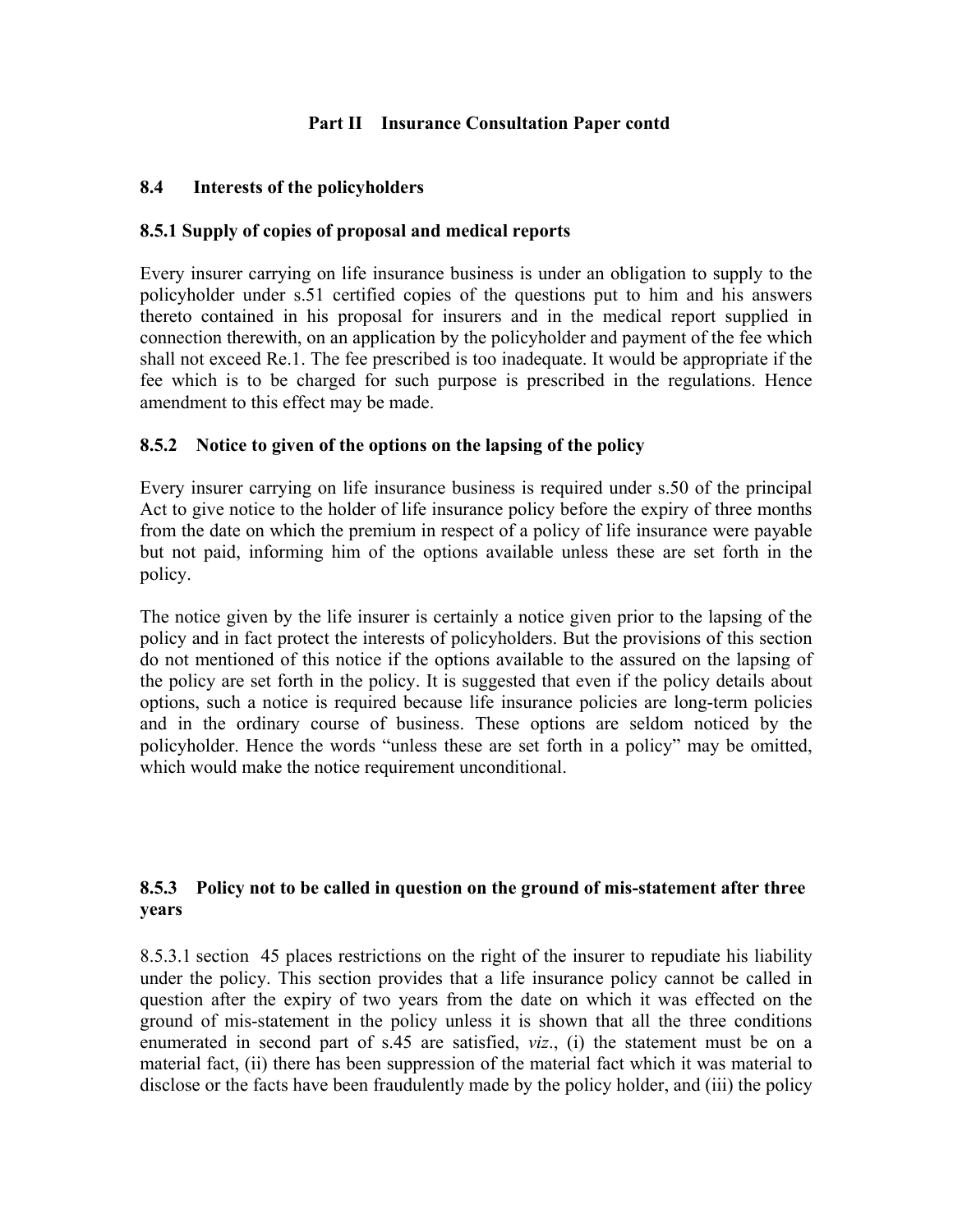holder must have known at the time of making the statement that it was false or that it suppressed facts which it was material.

8.5.3.2 The section was enacted to prevent immense loss and hardships caused to the insured and his legal representatives because the insurers avoided contract of life insurance policy due to incorrect statements whether material or not made by the insured even after the policy had been in force for several years and all the premium paid were forfeited in that case by the insurer. Thus the provision in effect mitigated the rule of *uberrima fides, i.e.,* utmost good faith. The life insurance contracts are basically governed by this rule and obligation to deal fairly and honestly is upon both the parties equally.

8.5.3.3 The provisions of this section does not affect the insurer's right for a period of two years from the date of the policy, but thereafter, no policy can be challenged on the ground that mis-statement made in the proposal or in any report of the medical officer was inaccurate or false unless it was material to disclose and it was fraudulently made. However, the provisions of this section do not confirm any right on the insurer to repudiate a policy which has been in force for less than two years on the grounds as stated above irrespective of its materiality.

8.5.3.4 In the past, problems have arisen with misrepresentation or non-disclosure whenever personal characteristics are collected by insurance agents for risk classification. The legal questions involving this characteristic usually center on the disclosure of material information by the insured. In this context, the issue is when would failure to make such a disclosure render the contract void or voidable. There have been several judgments of the Hon'ble Supreme Court in this regard which have underscored the importance of the burden of proof shifting to the insurer after the expiry of two years after the effective date of the policy, if the insurer seeks to repudiate the claim on the basis of fraud or suppression of facts which were material be disclosed. (For e.g., *Mithoolal Nayak v. Life Insurance Corporation of India*, AIR 1962 SC 814 and *Life Insurance Corporation of India v. Smt. G.M. Channabasamma*, (1991) 1 SCC 357).

8.5.3.5 In its 112<sup>th</sup> Report in 1985, the Law Commission of India dealt with the question of repudiation of claim by the LIC in the context of s.45 of the Act. After considering the views of the insurers and policyholders, as well as the judgment reports, the Commission recommended that section 45 be recast in such a manner as would reconcile the rights of the insured or a claimant by giving protection from challenge on frivolous grounds and the right of the life insurer to repudiate only on good grounds Accordingly it recommended that section 45 may be recast as follows:-

Policy not to be Called in question on the ground of misstatement after three years

*"1) No policy of life insurance shall be called in question after the expiry of three years from the date on which the policy is effected or where the policy is revived after it has lapsed for any reason, from the date on which it is so revived.*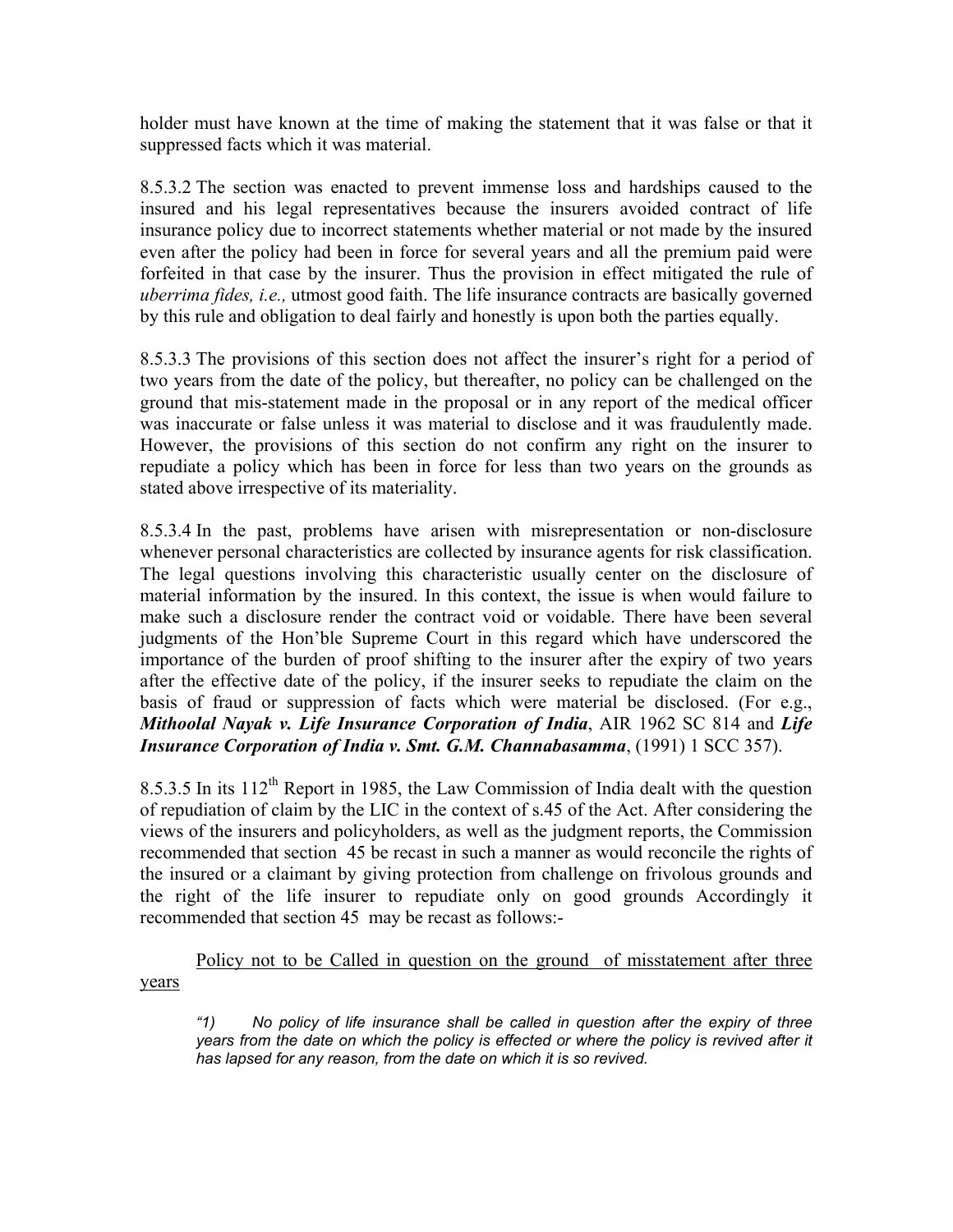*(2) A policy of life insurance may be called in question at any time within three years*  from the date on which the policy is effected or, as the case may be, the date on which it *is revived, on the ground that any statement being a statement material to the expectancy of the life of the insured was incorrectly made in the proposal or other document on the basis of which the policy was issued or revived.* 

8.5.3.6 It is proposed that the changes recommended by the Law Commission in its  $112^{th}$ Report as stated above be once again recommended. This will, it is hoped, sufficiently protect the interests of the policyholders.

## **8.5.4 Policyholders to elect the directors of insurers**

Section 48 of the Act provides for election of one–fourth of the directors of the insurance company by the holders of life insurance policies and also as to the eligibility requirements of policyholders for such election. This section had become irrelevant since the nationalization and establishment of LIC, therefore should have been repealed long back. But in the changed economic scenario and private players in the field, the provisions again require the reconsideration, especially in the context of insurance cooperative society as insurers, where the directors are elected by not only the members of the society but even by policy holders because many of them would be member-policy holders.

The deletion of this section has been suggested in view of the regulations relating to the protection of policyholder's interest, which adequately ensure the protection of their interest. It may be noted here that the IRDA itself has a member to represent the consumers. Moreover, regulations relating to solvency margin and investments also secure their interest. If this section is repealed, consequently s.114 (2) (f) would be required to be deleted as it empowers the Central Government to make rules for the purposes of s.48. Further, Rules 13, 14 and 15 of Insurance Rules would have to be deleted as they laid down the procedure for election of the Director by the policyholders.

This suggestion may be considered but in case of insurance cooperative society, the directors are elected by the members of the society and would be elected even by policyholders because many of them would be member-policy holders. Hence, in view of this, the repeal of this section would not be appropriate.

### **8.5.5 Life Insurance agents not to be appointed as directors of life insurance companies**

8.5.5.1 Section 48A prohibits life insurance agents to become or to remain as directors of any insurance company in order to protect the interests of policyholders. The disqualification prescribed in this section may also be made applicable to insurance agents of general insurance business. Therefore, the provisions of s.48A may be amended to that effect.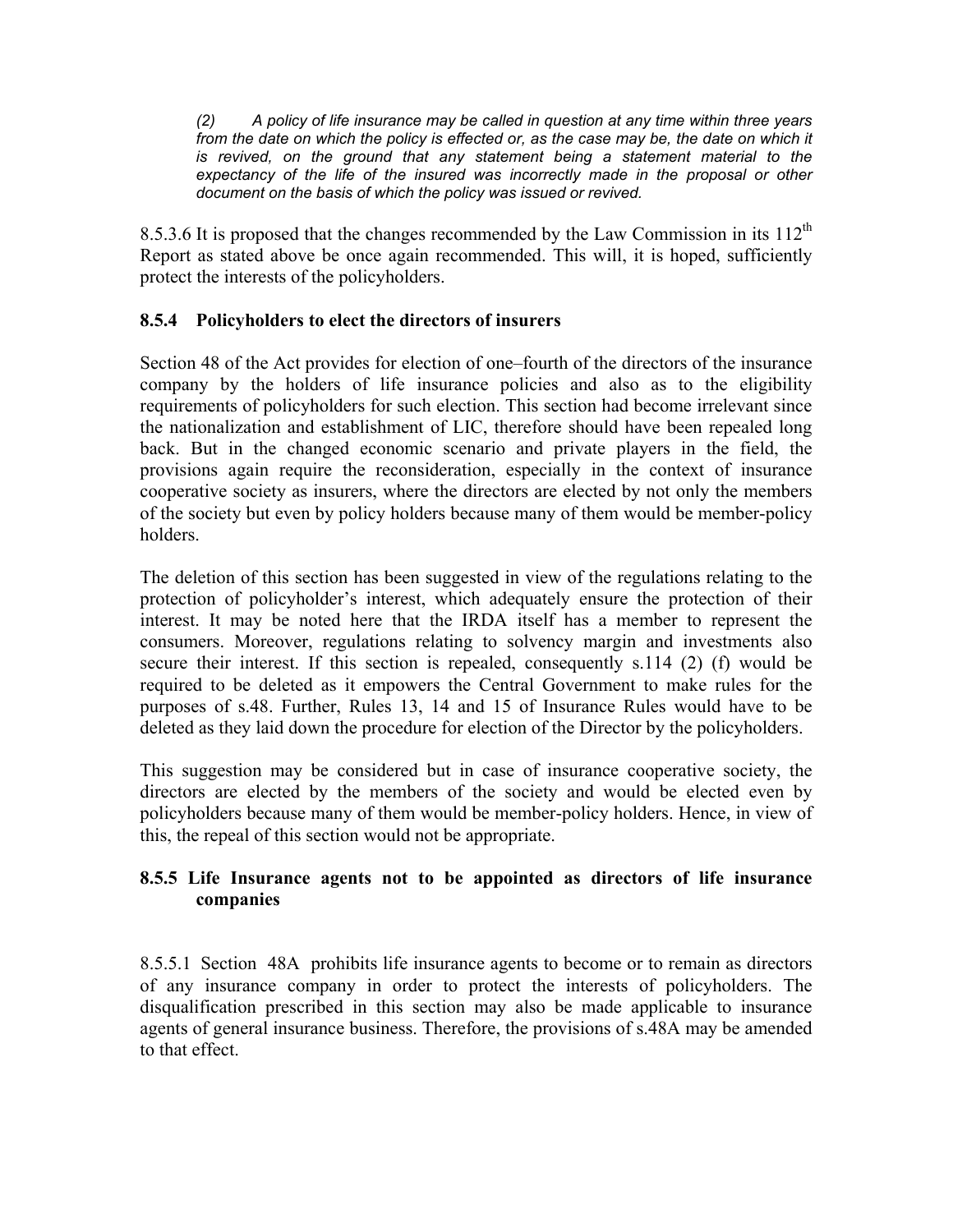8.5.5.2 The words "or general insurance business" may be added after the words "life insurance business". Consequently, marginal note to the section would also require amendment. The word "Life" occurring in the marginal note may be omitted.

8.5.5.3 The words "and no chief agent or special agent" are required to be omitted. Similarly, the words, "carrying on life insurance business" need deletion, so also the proviso to this section.

## **8.5.6 Assignment and transfer of policies**

8.5.6.1 Life insurance policies are held by the policyholders to secure their future as these policies create a vested interest and have been dealt as having the features of intangible property. Section 38 therefore provides for the transfer or assignment of a policy of life insurance by an endorsement upon the policy itself or by separate instrument signed by the transferor/ assigner or by any authorized agent and attested by one witness setting forth the fact of transferring assignment. The transfer/ assignment can be made in favour of the insurer also but shall not confer upon the transferee or assignee or his legal representative any right to sue for the amount secured under such policy until a notice in writing of the transfer have been delivered both by this transfer and transferee to the insurer. There can be more than one transfer/ assignment as per sub-section (3) of this section. In such cases the priority of claims shall be governed in the order in which notices have been delivered.

8.5.6.2 Although s.38 resembles s.130 of the Transfer of Property Act, 1882, it excludes the operation of the latter provision from the field since the former (s.38 of the Insurance Act, 1938) is a specific statutory provision.

8.5.6.3 This section deals with both absolute and conditional assignments, the former transferring to the assignee all rights, title and interest which the assigner has in the policy without any defeasance clause, and the latter being a conditional assignment as contemplated under sub-section (7) which creates an immediate vested interest in the assignee but which is liable to be divested on the happening of events specified in the assignment. **A question arises whether a conditional assignee is entitled to obtain a loan under, or surrender, the policy without the concurrence of the insured**. If it is answered in affirmative, the conditional assignment would stand converted into an absolute assignment and defeat the object of the former. While any transfer is subject to the terms and conditions specified in the instrument of transfer, the specific provisions in sub-section (5) of s.38 may mean either or both of the following: First, under sub-section (7), the assignor may become entitled to the policy money if the assignment becomes inoperative; second, the insurer may not recognize the assignee as the only person entitled to benefit under the policy if the terms of assignment expressly or by implication do not confer on him any particular right or benefit and treat the insured for such entitlement. If the insured reserves the right to receive the policy money on maturity, the assignee cannot exercise the right to surrender.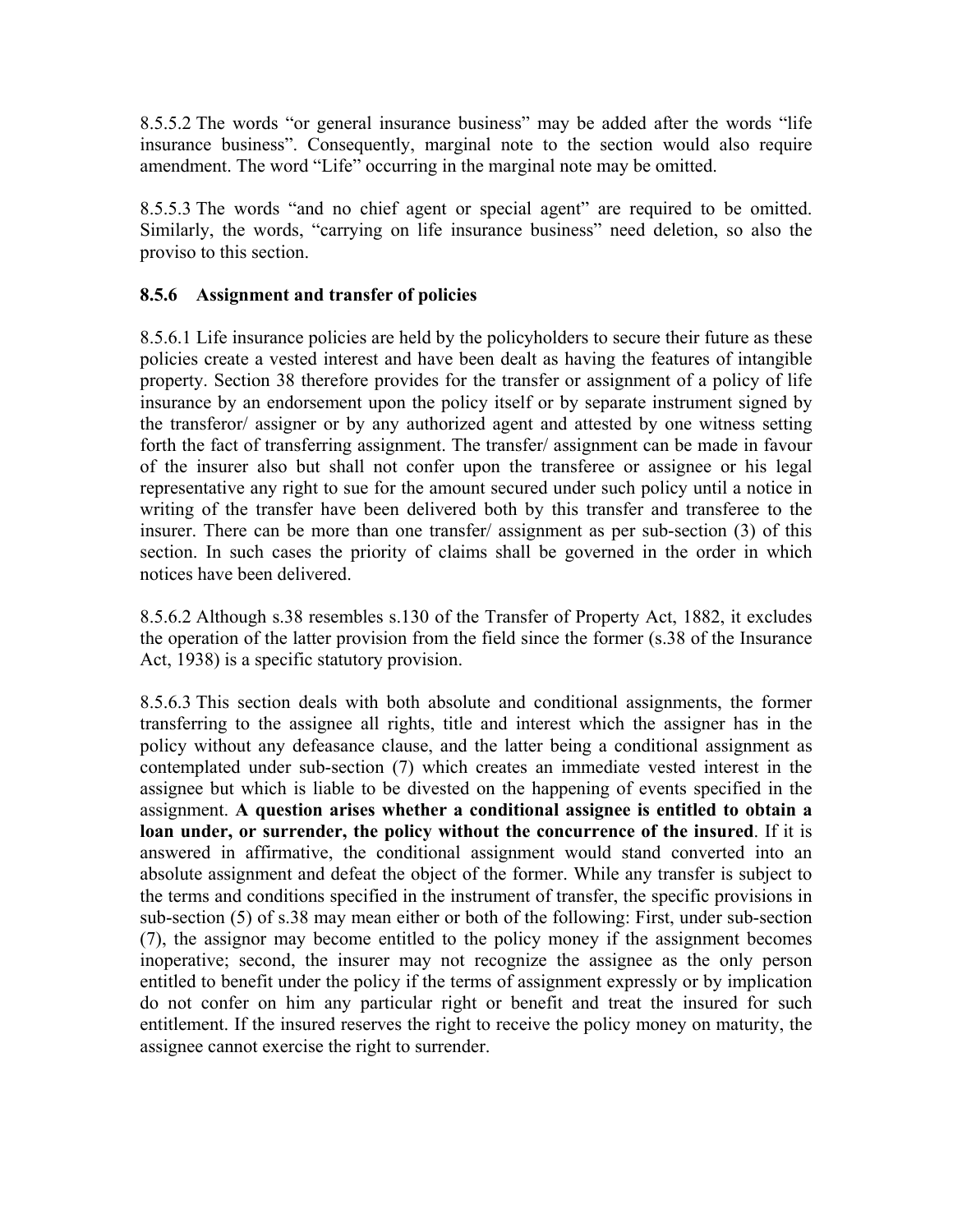8.5.6.4 The interpretation of sub-section (7) may create some difficulty in view of subsection (5), for example, a specified event during the life time of the insured may not refer to an event affecting the status etc of the assignee.

8.5.6.5 There is another difficulty if an assignment is duly executed but no notice has been delivered to the insurer under sub-section (2). The assignment is not invalid but the assignee will not have the right to sue the insurer. In this backdrop, the provisions of subsections (5) and (7) need reconsideration and revision so as to remove anomalies. However, a suggestion has been made that sub-section (7) should be dropped. This may, however, attract the application of s.130 of the Transfer of Property Act unless a proviso is made to exclude the application of s.130 of the Transfer of Property Act.

8.5.6.6 section 38 (4) prescribes one rupee as the fee for acknowledgement of the notice of the transfer of assignment. This amount is wholly inadequate. Hence, the words one rupee may be replaced by the words "not exceeding an amount prescribed by the Authority in the Regulations".

# **8.5.7 Proposal for partial assignment of policies**

8.5.7.1 The Act does not provide for partial assignment of policies required especially in case of assignments for collateral security for loans, where the sum assured is more than the amount of loan. **It is, therefore, suggested that a new sub-section may be inserted to provide for partial assignment of policies with the rider that the original assignor is not allowed to further assign his residual rights to the third party with a view to prevent any clash of interest of several assignees at the time of making the claim**.

8.5.7.2 The provisions of this section are applicable to only life insurance policies. **It is desired that its application be extended to all personal lines of non-life insurance business**.

### **8.5.8 Nomination by Policyholder**

8.5.8.1 Section39 provides for nomination of life insurance policies. It enables the holder of the policy to nominate the person to whom money secured by the policy shall be paid in the event of death of the policyholder. Such a nomination can be made when effecting the policy or at any time before the policy matures and can be changed or cancelled by an endorsement or a will. However, any change or cancellation in this regard is to be notified to the insurer under sub-section (2); otherwise insurer would not be liable to make any payment to the nominee.

8.5.8.2 Sub-section 3 prescribes fee of Re.1 to be charged for written acknowledgement in respect of registration of nomination or any change thereof. The fee is inadequate and hence be enhanced. The maximum limit may be specified in regulations by the Authority. Accordingly, sub-section may be amended. Thus the words "amount as specified in the regulations by the Authority" be substituted for the words "one rupee".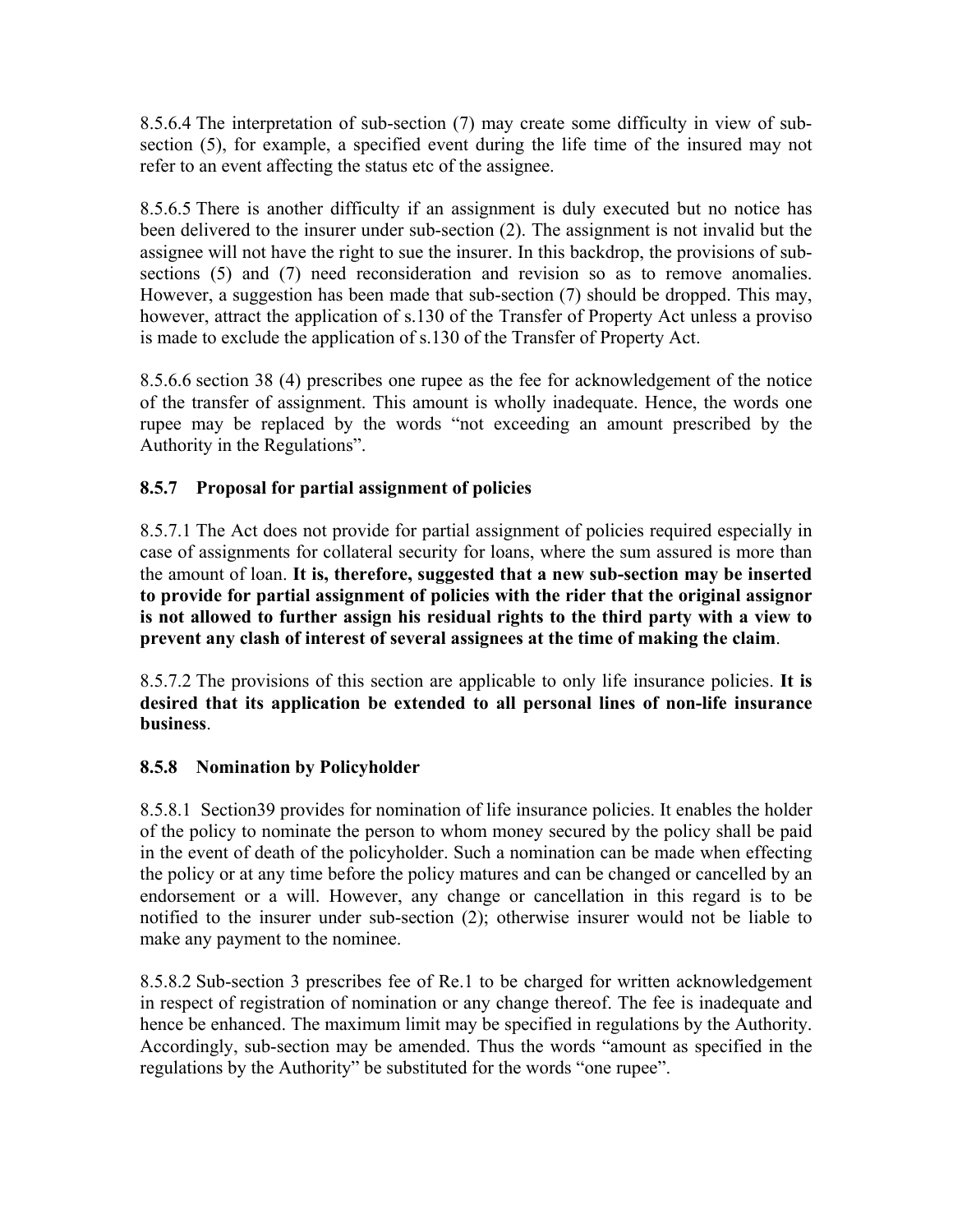8.5.8.3 Sub-section (4) contemplates automatic cancellation of a nomination in case of transfer and assignment of the policy except where the assignment is made in favour of insurer for advancement of loan. What about a situation where a policy is assigned to a non-insurer under s.38? In such cases, the problem of nomination and related matters may create difficulties. In order to deal with this problem **it is appropriate that the existing proviso to this section may be given effect to cover this situation or another provision may be inserted to the effect that the nomination stands automatically revived when the policy is reassigned by the assignee in favour of the policyholder on repayment of loan other than on security of policy to the insurer**.

8.5.8.4 Generally, upon reassignment of the policy, the policyholders forget to intimate insurer of any change of nomination or their intention to continue the same nomination which existed at the time of assignment of the policy. Hence **an explicit provision may be inserted to the effect that nomination that existed at the time of assignment be restored or on assignment of the policy to the holder that very nomination shall be deemed to be in force till it is cancelled or changed as provided in sub-section (2)**. This kind of additional provision would facilitate insurers in discharging their liabilities expeditiously in respect of policy money.

8.5.8.5 Sub-section (6) of the section provides that if a nominee survives the insured person, the amount of the policy money would be payable to such nominee-survivor/s. The section does not indicate clearly as to whether the nominee is entitled to retain the money so paid as the beneficial owner of the amount or he is merely the nominal owner of the money which forms part of the estate of the insured person so that his heirs, creditors, legatees may have claims on that money.

8.5.8.6 The case law on this issue reveals two trends. One is that s.39 (6) confers on the nominee merely the right to collect and receive from the insurer, the policy money. The other is that the nominee is not merely a recipient of the money but also the beneficial owner thereof. Various High Courts have adopted different approaches in interpretation of the provisions of sub-section (6) of s.39 giving rise to two views. The Gujarat, Calcutta, Karnataka, Kerala and Orissa High Courts adopted one view and the Andhra Pradesh and Allahabad High Courts took the other view.

8.5.8.7 The Law Commission of India in its 82<sup>nd</sup> Report in 1980, dealt with the issue of the rights of the nominee, heirs, creditors, legatees of the insured of the money secured by the policy of life insurance after it is paid to the nominee. The Commission surveyed the then existing case law and other legislative precedents. It also considered the aspect of social justice i.e. legitimate expectations of the near relatives, especially women, parents and children who deserve financial protection after the death of policy holder because death is like to have the deepest impact on their personal lives and found that the existing provisions fail to fulfil the same. The Commission also noted that when a person makes a nomination, he cannot confer on any nominee any right higher than what he himself has and that this would accordingly determine the rights of the nominee in the sum assured under the life insurance policy. Accordingly, the Commission in its 82<sup>nd</sup> Report (1980) recommended the inclusion of the following provisions: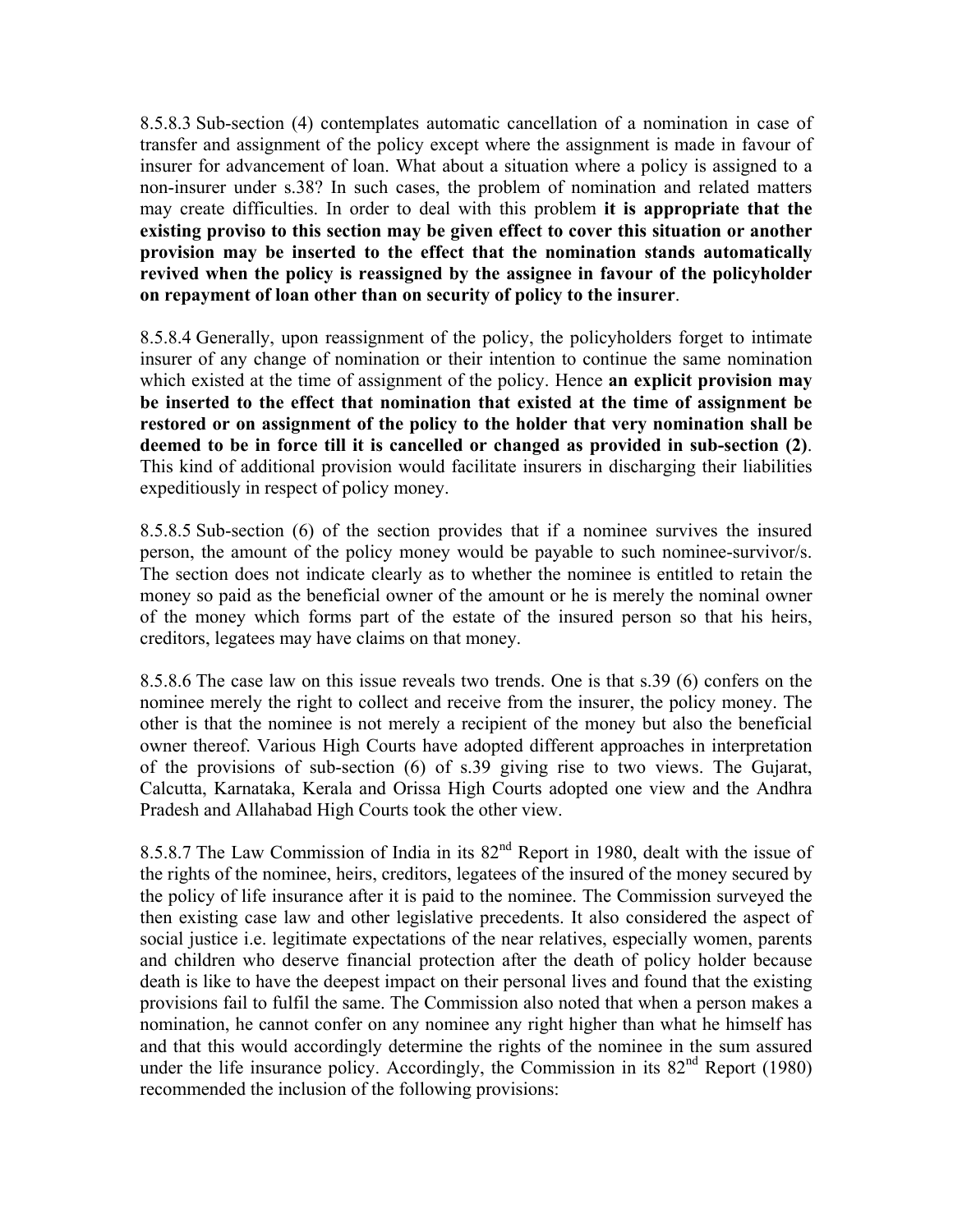"(6A) Subject to the other provisions of this section, where the holder of a policy of life insurance on his own life nominates his parents, or his spouse, or his children, or his spouse and children, or any of them, the nominee or nominees shall be beneficially entitled to the amount payable by the insurer to him or them under sub-section (6) unless it is proved that the holder of the policy, having regard to the nature of his title to the policy, could not have conferred any such beneficial title on the nominee.

(6B) Subject as aforesaid, where the nominee, or if there are more nominees than one, a nominee or nominees, to whom sub-section (6A) applies, die after the person whose life is insured but before the amount secured by the policy is paid, the amount secured by the policy, or so much of the amount secured by the policy as represents the share of the nominee or nominees so dying (as the case may be), shall be payable to the heirs or legal representatives of the nominee or nominees or the holder of a succession certificate, as the case may be, and they shall be beneficially entitled to such amount.

(6C) Nothing in sub-sections (6A) and (6B) shall operate to destroy or impede the right of any creditor to be paid out of the proceeds of any policy of life insurance.

(6D) The provisions of sub-sections (6A), (6B) and (6C) shall apply to all policies of life insurance maturing for payment after the commencement of the Insurance (Amendment) Act….."

8.5.8.8 In *Sarbati Devi* **v.** *Usha Devi*, AIR 1984 SC 346, the Hon'ble Supreme Court held that a mere nomination made under s.39 does not have the effect of conferring on the nominee any beneficial interest in the amount payable under the policy on the death of the assured. The court further observed that the nominee acquires no interest in the policy during the life time of the policy holder, therefore, after the death of the policy holder, the amount under the policy becomes payable to his legal heirs, the nominee is only the authorized person to collect the payment so that insurer gets a valid discharge of its liability under the policy. A very important observation made in this case is that the provisions of s.39 cannot alter the course of succession under the law. The observations in the aforesaid case were followed by various High Courts.

8.5.8.9 The above decision in *Sarbati Devi's* case was taken note of by the Law Commission when it submitted its  $137<sup>th</sup>$  Report in 1990 on the Employees' Provident Fund Act. The Commission modified its earlier view and recommended as under:-

**"5.11.** On giving anxious consideration to all the relevant aspects, it appears possible to evolve a formula which would satisfy the demands of social justice and fairness besides according due weightage to the desire of the employee concerned. The solution which strikes as eminently satisfactory is this. A statutory provision may be made to the effect that the amount payable under the Act and the Scheme will vest in the nominee who will be called the "beneficiary-nominee" unless the concerned employee has named some person as a "collector-nominee" for the specific purpose of collecting the amount on behalf of the members of the family as defined in Para 2(g) for disbursement as per Para 70(ii) of the scheme. In other words, it would tantamount to giving an option to the workmen concerned who can name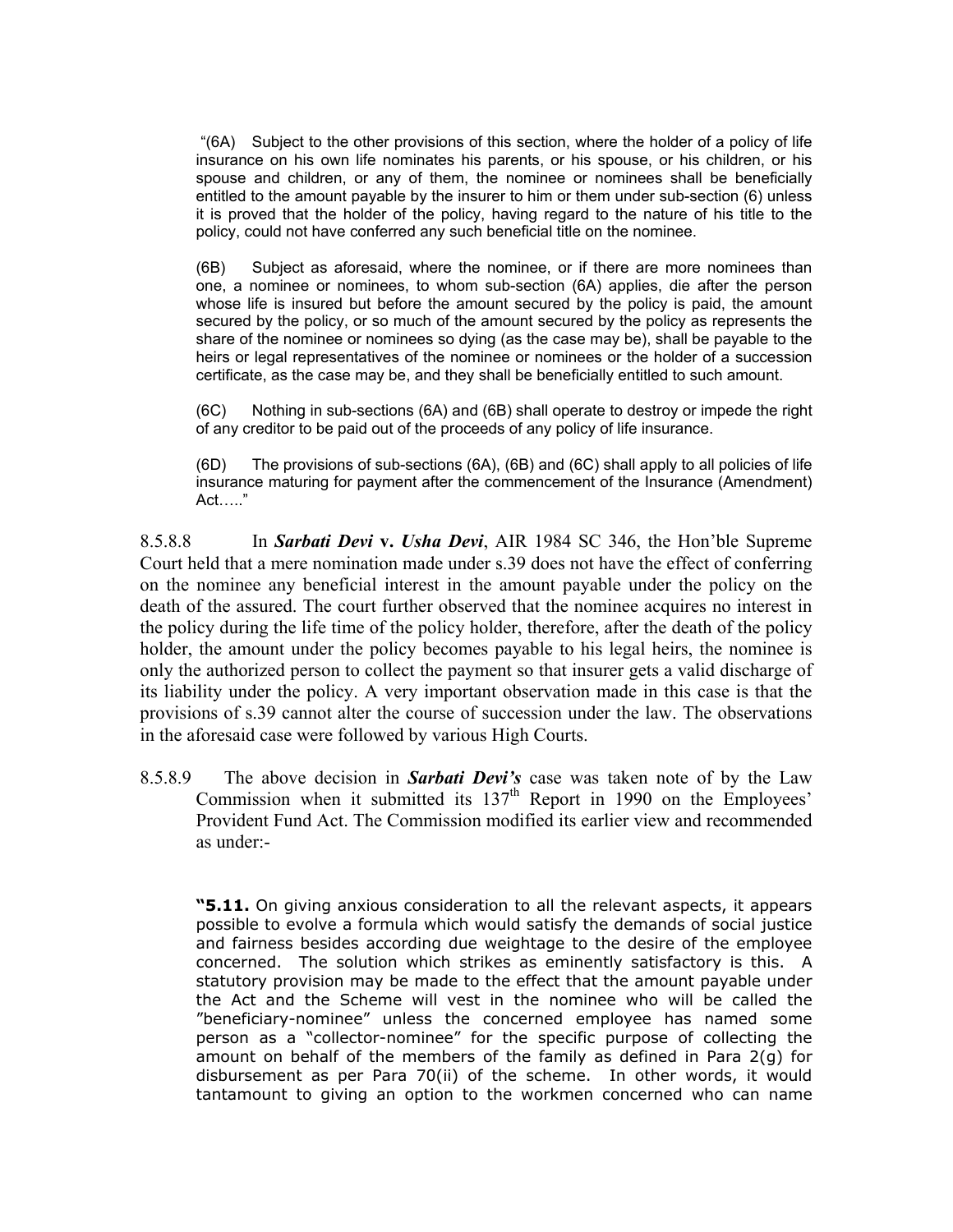either a beneficiary nominee or a collector-nominee upon the significance of such nomination being explained to him. He may be required to express his option in clear terms stating that the nominee will be a beneficiary-nominee and not a collector-nominee or vice versa. The same formula can also be evolved in respect of life insurance policies and the recommendation by the Law Commission in its  $82^{nd}$  Report may be reiterated with this modification.

- 5.12. Nomination under life insurance policies While it is outside the scope of the subject matter of this report it may not be in appropriate that a similar formula can be adopted in respect of nominations under life insurance policies in the context of the recommendation made by the Commission in its  $82<sup>nd</sup>$  report presented more than a decade ago on 2<sup>nd</sup> February, 1980.
- 5.13. For, even in respect of life insurance policies, the public at large is perhaps unaware of the true legal position. Many of the persons seeking the protection of insurance policies may well be labouring under the misconception that the nominee would become an absolute beneficiary in his or her own right. The same would be the case with regard to those who are covered by the Act and the Scheme. It is, therefore, essential in the interest of all concerned that the position of law is settled. As has been recounted earlier, the Commission has already recommended amendment of the Life Insurance Act with a view to making a nominee a person in whom the beneficial interest would vest to the exclusion of other heirs. Since, however, no decision has been taken on the recommendation of the Law Commission, the matter is still not free from vagueness in the sense that the members of the public may not be fully aware of the implications of nominations and the import of the decision of the Supreme Court in Sarbati Devi's case. That is why the course suggested in para 5.12 read with para 5.11 hereinabove deserves to be adopted."

The above recommendation is reiterated and views are invited on whether section 39 can be amended accordingly.

8.5.8.10 A suggestion has been made that, in case the policyholder dies after the maturity of the policy but is not able to encash the proceeds because of his death, a nominee may be entitled to the same. To this effect, a proviso may be added to make the nomination effectual for receiving policy money.

8.5.8.11 Another suggestion has come for enabling the insured person, by way of an option, to make a nomination that confers absolute ownership of policy money on the nominee upon the death of the life assured. According to this suggestion, such a nomination will place the nominee on the same status as that of a nominee under s.45ZA of the Banking Regulation Act, 1949.

### **8.5.9 Payment of Money into Court**

Many a times, it is impossible for the insurer to satisfactorily discharge any life insurance policy for payment due to conflicting claims, or insufficiency or proof of title, to the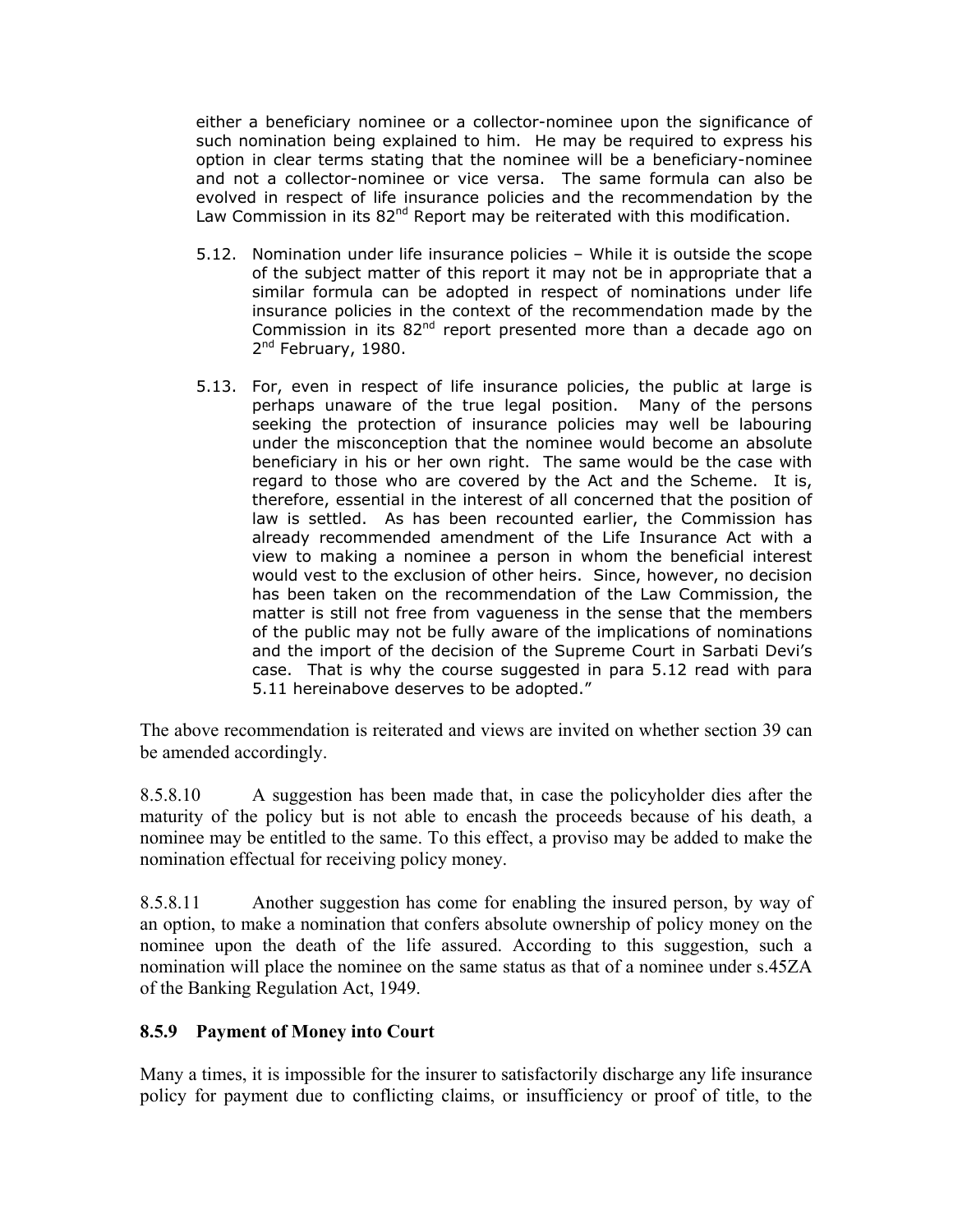amount secured thereby. In such situations, the insurer may, under the provisions of s.47, with the permission of the court and subject to conditions specified in sub-sections (3) and (4) of the section, make payment of the same (deposit) into the court. The claimants in such cases would certainly like to engage lawyers and ultimately in this process the claimants become the victim rather beneficiary of the amount so claimed. **It is, therefore, suggested that insurer may, in the circumstances as aforesaid, may deposit the amount with IRDA or the Insurance Appellate Tribunal as the case may be. It is appropriate if an Insurance Lok Adalat is constituted for disposing of such claims**. Such a procedure would be in the interest of the claimants because disposal by Lok Adalat would be speedy and without any technicalities.

# **8.6 Tariff Advisory Committee – Composition and Powers**

8.6.1 The tariff rates in respect of general insurance business are determined by a body known as Tariff Advisory Committee established under a principal Act in 1968 (Insurance Amendment Act of 1968). Before its establishment, tariff committee regulated the rates and advantages in respect of general insurance business.

8.6.2 The principal Act provides under section 64 U for the establishment of a Tariff Advisory Committee (TAC), a body corporate having perpetual succession and common seal, to control and regulate the rates advantages, terms and conditions that may be offered by insurers in respect of general insurance business.

8.6.3 It is an important body functioning under the control of the Authority since 1999. Before 1999, TAC was functioning under the Controller of Insurance. The primary objective of the committee is to fix the price of the insurance products scientifically in order to standardize decision-making choice of the consumer.

# 8.6.4 **Composition of TAC**

The Act prescribes the composition of TAC, as to consist of a Chairman (ex-officio chairman of the Authority), a Vice Chairman (a Senior Officer of the IRDA to be nominated by the Authority), not more than 10 elected representative of insurers and not more than four representative of insurers domiciled outside India but registered in India.

8.6.5 At present the practice is that members of the Advisory Committee are not elected but are nominated or co-opted. In view of this practice, the provisions may be amended. The following provision may be substituted in clause (c) of section 64 UA (1):

"not more than 10 representatives of Indian insurers and not more than 4 representatives from government departments, professional bodies, etc. nominated by the Authority and/or the Central Government".

8.6.6 The Authority is empowered to nominate Secretary of the TAC (section 64UA (2)) who functions under the direction and control of the Authority (sub-section (5))

# **8.6.7 Powers of the TAC**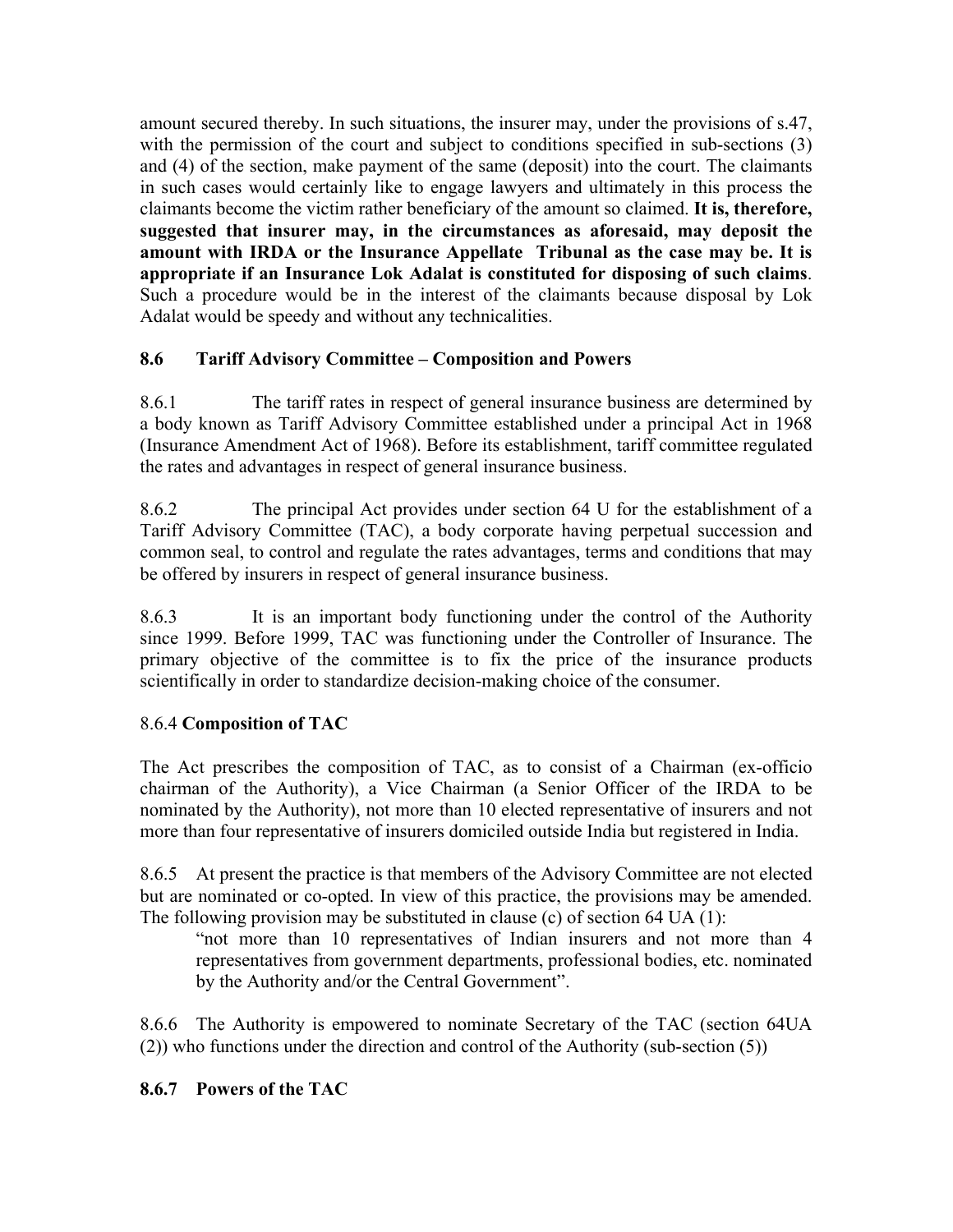### **(i) Power to control rates, advantages, terms and conditions in respect of risk other than life (general insurance)**

8.6.7.1 The Act empowers TAC, under section 64 UC to control and regulate the rates, advantages, terms and conditions offered by the insurers in respect of any class of risk and it shall be binding on all insurers. However, in certain cases it may permit any insure for a limited period (not exceeding 2 years) to adopt different rates from those fixed by it, subject to such conditions as may be imposed by TAC.

8.6.7.2 Sub-section 3 provides that every decision of TAC would be valid only after its ratification by the Authority, whereas, provisions of sub-section (4) states that the decisions of TAC under the provisions of this section would be final. The provisions of both these sub-sections reveal inconsistency, therefore provisions need to be recast so as to remove the same. The issue is – when decisions have to be ratified by the Authority, then obviously those should be treated as final, why should the provisions of sub-section (4) be retained?

8.6.7.3 The insurers, who commit any breach of rate/ advantage fixed by TAC, are guilty of the contravention of the provisions of this Act under sub-section (5) of this section. Surprisingly, proviso to this sub-section allows the Authority to make good the contravention by recovering from the insurer deficiency in the premium or compounding the offence of contravention by allowing the insurer to make payment to the Advisory committee of the fine of the amount not exceeding Rs.1000.

8.6.7.4 **The amount of fine is not adequate, hence should be enhanced**. Again, if deficiency in premium is not rectified then 25% of the difference of the premium to be recovered from the insurer may be provided for.

### **(ii) Power of TAC to require information**

8.6.7.5 TAC may require by notice under section 64 UE any insurer to supply necessary information within the period specified by it and failure to do so would be deemed as contravention of the Act. This provision is similar to that of the section 44A wherein the Authority has been empowered to exercise similar powers.

8.6.7.6 Sub-section (3) of section 64 UE empowers the Authority to depute any of its officers to make personal inspection of accounts, ledger etc. in order to verify accuracy of statements furnished by the insurer.

8.6.7.7 Advisory committee is a statutory body and it is appropriate that the powers under this section be exercised by TAC instead of Authority because verification of whatever submitted by the insurers under sub-section [1] should be done by the Advisory committee and not by the Authority. Therefore, in sub-section (3), the word "Authority'" may be substituted by words 'committee on its own or as directed by the Authority.'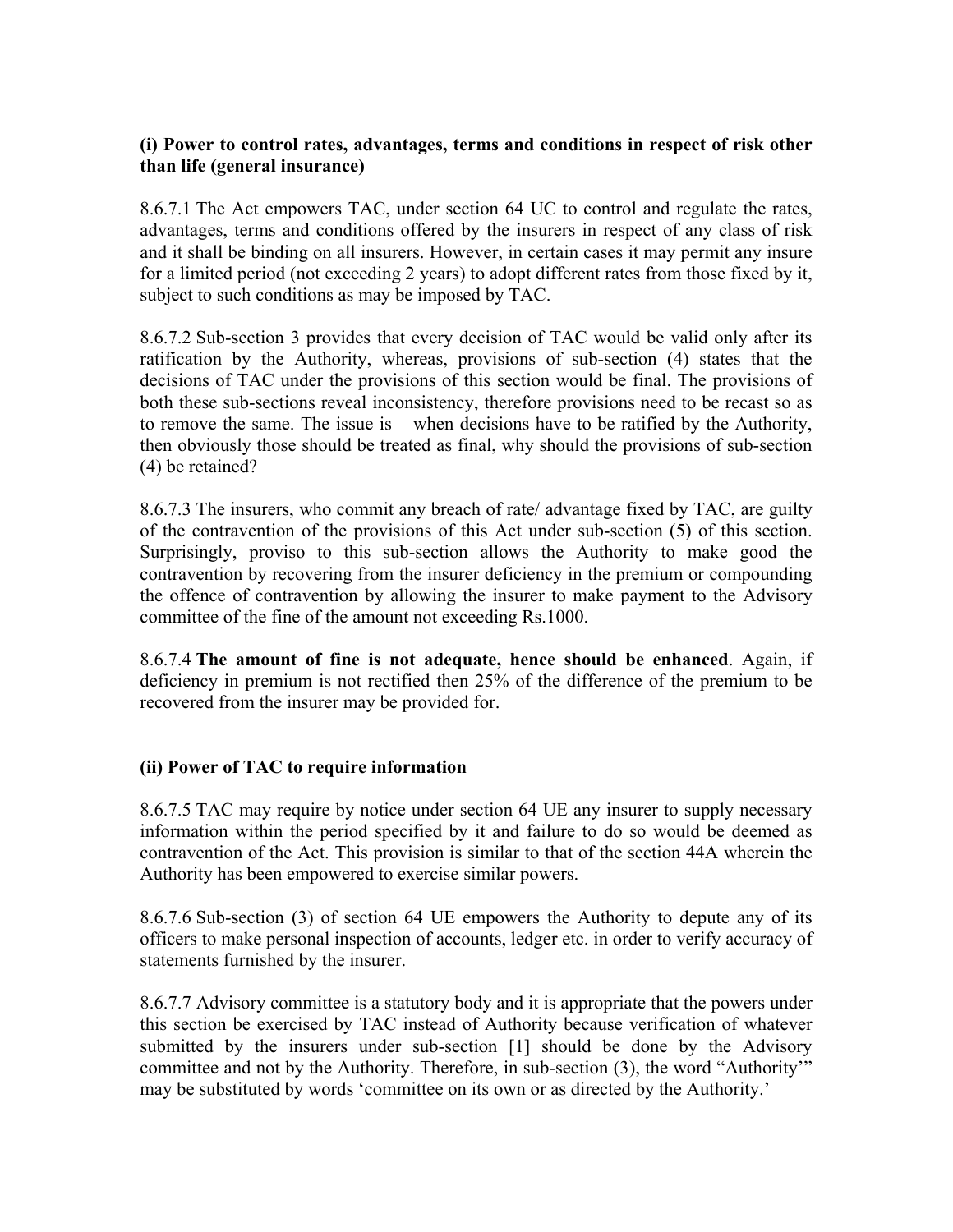8.6.7.8 TAC is also empowered to make arrangements for inspection on application of the insurer under sub-section (4) in respect of risks, adjustment of losses etc. However, the proviso to it states that such inspection can only be made with the written permission of the organization (insurer). **It is appropriate if instead of 'written permission' the words 'prior written intimation' be substituted, because inspection under this subsection is on the application of the insurer, hence permission of organization seems to be irrelevant**.

### **(iii) Power of the TAC to constitute Regional committee**

8.6.7.9 The provisions of section 64 UJ empowers the Advisory Committee to constitute regional committees. As already stated, the regional committees aren't functioning anymore, hence sub-sections (2) to (6) may be deleted and sub- section (1) may be recast as follows:

"The Authority/ Advisory Committee may constitute such regional or other committees for the purpose as it deems fit."

#### **(iv) Power to make rules**

8.6.7.10 The authority has been empowered under section 64 UB to make regulations in respect of functions to be performed by the TAC, terms of the office of its members, procedure for election  $\&$  other matters relating to the transaction of its business.

8.6.7.11 Clause (b) of sub-section (2) may be amended so as to give effect to 'nomination' in place of election of its members.

8.6.7.12 Sub-section (3) empowers TAC to make regulations in respect of Regional Committees. As the Regional Committees are not functioning anymore, the provisions of this sub-section maybe deleted.

8.6.7.13 Again, the provisions of sub-section (4) need omission as they are transitional in nature and have become redundant long back.

#### **8.6.8 Need for repeal of certain provisions relating to TAC in part IIB of the principal Act**

8.6.8.1 Some of the provisions in part IIB of the principal Act are required to be repealed as being transitional in nature which are as follows:

(a) The provisions of section 64 UD, except proviso to sub-section (1) (inserted by Act of 1999), being transitional in nature need to be repealed as they have become redundant long back.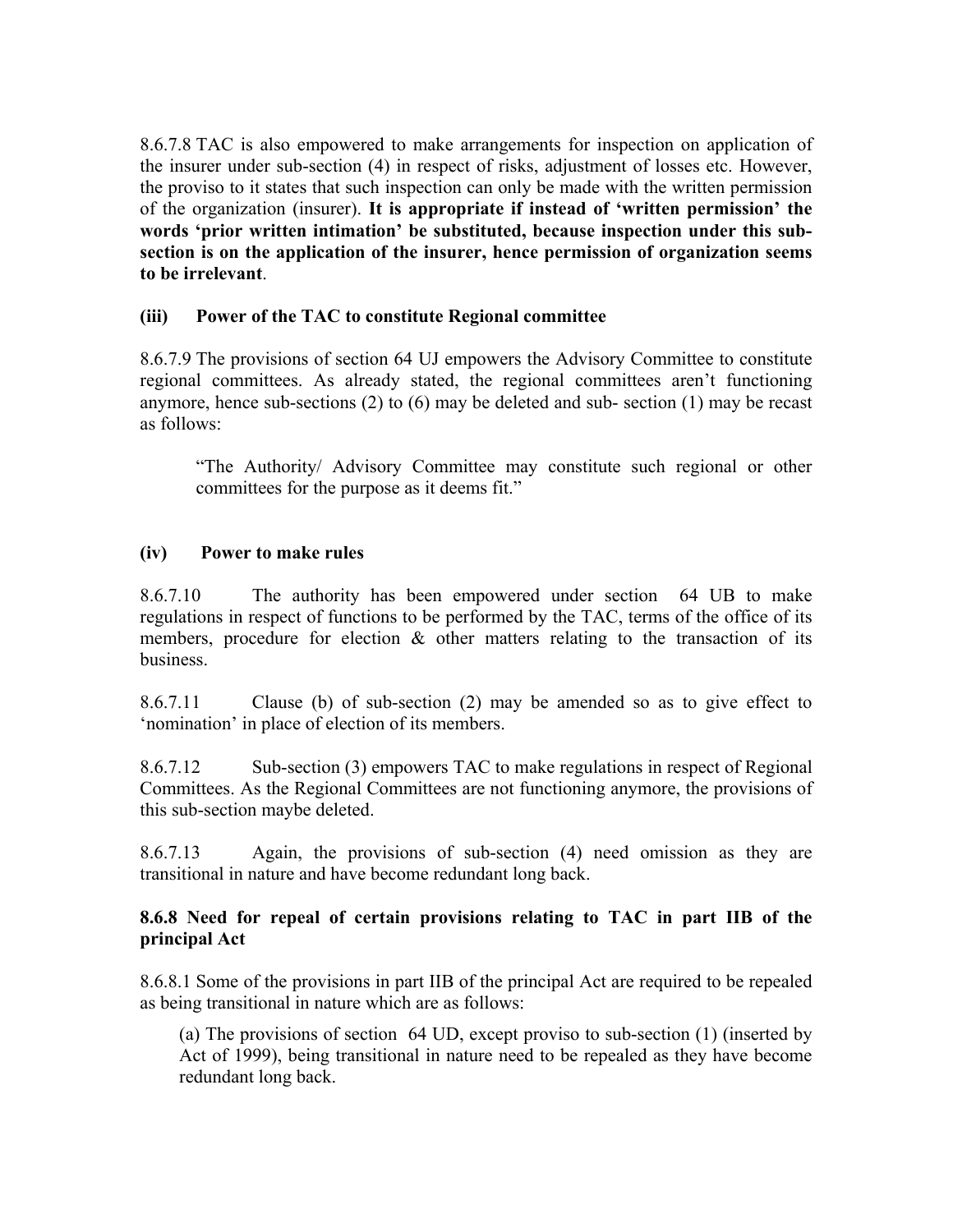(b) Proviso to sub-section (1) may also be repealed because its provisions have been taken care of under clause (a) of section 64 UA (1).

(c) The provisions of section 64 UF providing for assets and liabilities of General Insurance Council to vest in the Advisory Committee after the commencement of the Amendment Act, 1968 need to be repealed as the assets and liabilities have already been vested in TAC.

(d) The provisions of section 64 UG also need to be repealed because its provisions have become irrelevant as all the contracts/ agreements made by the Tariff Committee before 1968 are dealt by the Advisory committee as also the suits or legal proceedings filed by or against Tariff committee after 1968 Amendment are being dealt by TAC . It is obvious that after a period of more than 3 decades, these provisions do not have any relevance.

(e) Similarly, provisions of section 64UH protecting the interest of the employees of Tariff Committee who were in employment before the Amendment Act 1968 need to be repealed because all those employees are now the employees of the Advisory Committee and others, who could not, should have availed the benefits mentioned under this section.

(f) The provisions of section 64 UI obligates every person, who is in possession or custody of the property of the Tariff Committee or is in possession of documents relating to such property, to deliver those to the Advisory Committee. Here also there' is every possibility that the transfer of such possession of property and documents have taken place. Hence, provisions have become redundant, therefore, to be repealed. Even if such delivery has not taken place, can it be claimed under the law after a period of more than 3 decades?

### 8.7 **Machinery for redressal of grievances/ claims- The 1998 Rules**

8.7.1 In 1998, the central government framed the Redressal of Public Grievances Rules, 1998 in exercise of the powers under section 114 (1) of the Insurance Act, 1938. Under these Rules, there was to be a governing body of Insurance Council which was in turn, under Rule 6 to appoint one or more persons as Ombudsman for the purposes of these Rules. An Ombudsman is appointed under Rule 7 for a term of three years and shall be eligible for reappointment. However, no Ombudsman shall hold office after attaining the age of 65 years.

8.7.2 Under Rule 12 the powers of the Ombudsman are to receive and consider:

- (a) complaints under Rule 13 i.e., a grievance by a person against an insurer, which complaint has to be made after rejection of such persons representation by the insurer;
- (b) any partial or total repudiation of claims by an insurer;
- (c) any dispute in regard to premium paid or payable in terms of the policy;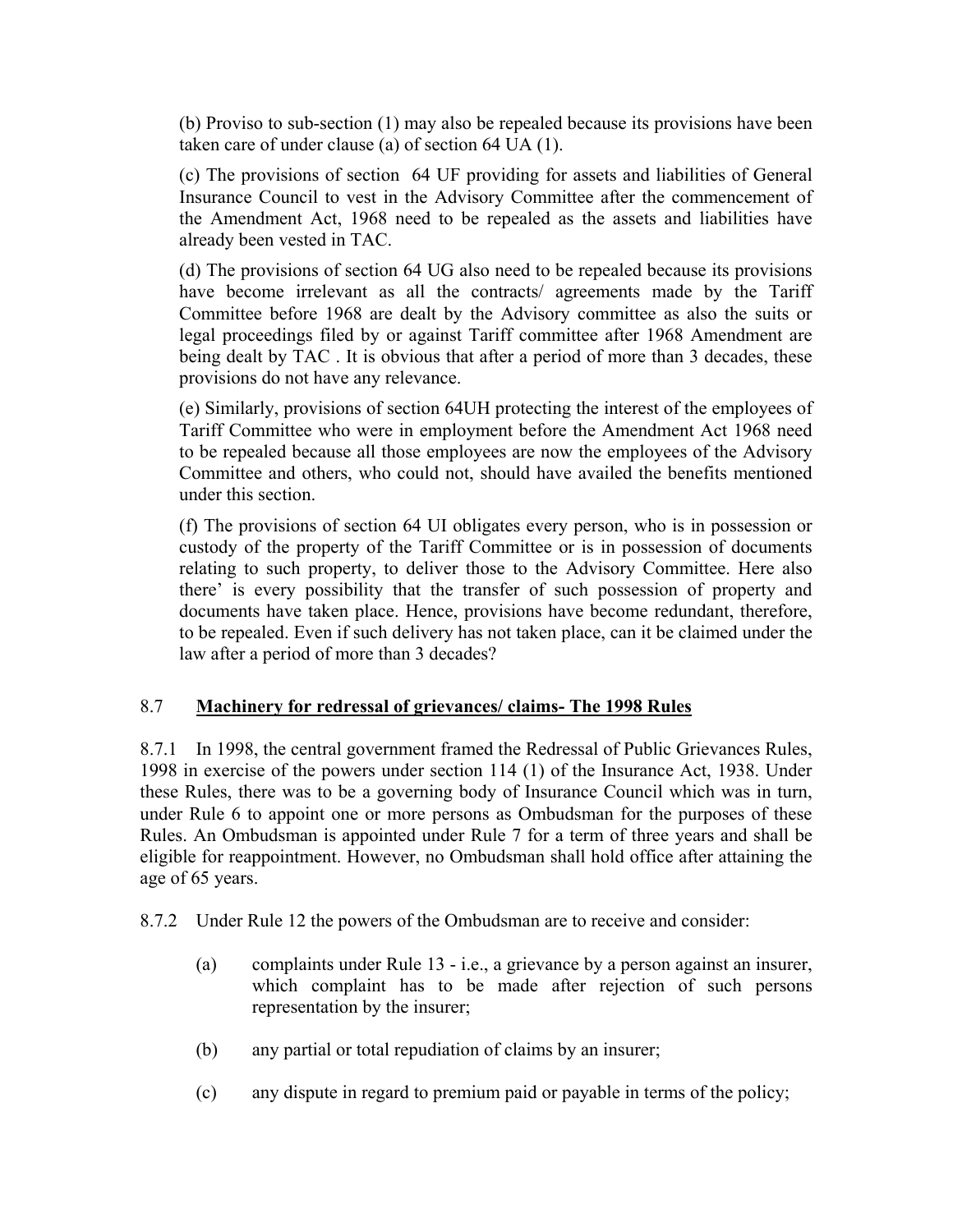- (d) any dispute on the legal construction of the policies in so far as such disputes relate to claims;
- (e) delay in settlement of claims;
- (f) non-issue of any insurance document to customers after receipt of premium;

8.7.3 Under Rule 12 (2) the Ombudsman "shall act as counsellor and mediator in matters which are within his terms of reference and, if requested do so in writing by mutual agreement by the insured person and the insurance company".

8.7.4 The decision of the Ombudsman is final. Under Rule 15 it appears that the insurance company has to comply with the decision of the Ombudsman whereas an option is given to the complainant whether or not he accepts the award. Where there is no such acceptance by the complainants, it is open to the Ombudsman pass an award "which he thinks fare in the facts and circumstances of the case".

### **The Protection of Policyholders Interests Regulations**

8.7.5 The IRDA has, in exercise of its powers under section 114A (2) (zc) made the IRDA (Protection of Policyholders' Interest) Regulations, 2002. Regulation 5 mandates that every insurer "shall have in place proper procedures and effective mechanism address complaints and grievances of policyholders efficiently and with speed and the same along with the information in respect of Insurance Ombudsman shall be communicated to the policyholder along with the policy document and as may be found necessary." Under Regulation 8 the procedure for maintaining and processing a claim in regard to a life insurance policy has been set out. Regulation 9 lays down a similar procedure in respect of a general insurance policy.

#### **Other Mechanisms**

8.7.6 Apart from the above mechanisms, at present a large number of complaints are being filed by dissatisfied policyholders under the Consumer Protection Act, 1986 alleging deficiency of service when either a claim is not settled or only partially settled. An analysis of the decisions rendered by the various consumer fora would reveal that a number of cases under this subject is growing by the day and the consumer fora are called upon frequently to interpret the provisions of the Insurance Act 1938. However, on account of the large number of other cases that are pending decision before the consumer fora, this remedy is no longer a speedy or efficient one.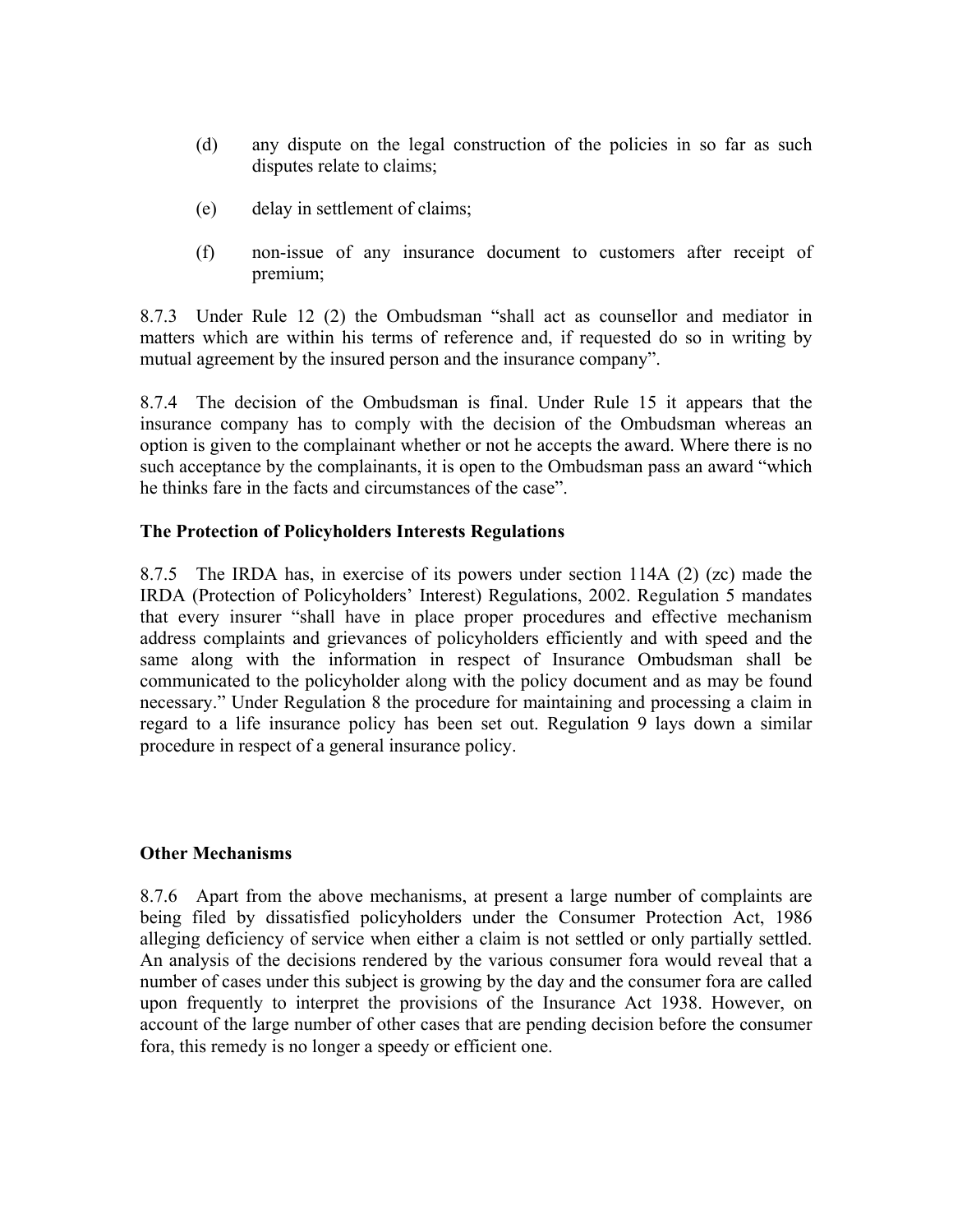8.7.7 Further, although there is some mechanism, as spelt out in the above Rules and Regulations in so far as the grievances of policyholders are concerned, there is no effective mechanisms as regards insurers vis-à-vis the IRDA. This also will have to be taken into account while suggesting a suitable grievance redressal machinery.

### **Securities Exchange Board of India Model (SEBI)**

8.7.8 The Securities and Exchange Board of India Act, 1992 (SEBI Act) established the Securities and Exchange Board of India (SEBI) and has entrusted to it , the functions of a regulator of the stock markets. Chapter VI A of the said Act provides for penalties in adjudication. Sections 15A to 15H of the said Act provide for penalties for contravention or failure to follow the regulations prescribed by the SEBI and penalties will be adjudicated by adjudicating officers appointed under section 15-I of the Act. The adjudicating officers shall be appointed from amongst the officers of the SEBI not below the rank of a Division Chief who will hold an inquiry in the prescribed manner and after giving a reasonable opportunity of being heard, impose a penalty. Section 15J spells out the factors to be taken into account by the adjudicating officer. Appeals from the orders of the Adjudicating Officers will lie to the Securities Appellate Tribunal (SAT) presided over by a sitting or a retired Judge of the Supreme Court or a sitting or a retired Chief Justice of a High Court. The other Members of the Tribunal shall be appointed from persons who have expertise in dealing with problems relating to securities market and having qualifications and experience of corporate law, securities law, finance, economics and accountancy. Under section 15 Z of the SEBI Act, as amended in 2002, a further appeal to the Supreme Court from the decision of the SAT has been provided.

8.7.9 It is proposed to adopt SEBI model with certain modifications and additions. In order to redress the grievance of the policy holders, it is proposed to provide for the establishment of a three -member Grievance Redressal Authority (GRA) in the major cities to hear complaints from policy holders/consumers against the insurers. The GRA will be presided over a by a sitting or a retired district judge and in addition will consist of two members who have expertise in the field of insurance.

8.7.10 Further, on similar lines as the SEBI Act, it is proposed to provide for adjudication in matters involving contravention of the Act, Rules and Regulations made by the IRDA with maximum penalties specified in the Insurance Act, 1938 itself. In addition, sections 102-105C of the Insurance Act 1938 prescribe penalties for contravention of or default in compliance with the provisions of the Act. It appears from the reading of the provisions that the penalty will be determined by the criminal courts since it appears to be in the nature of a fine. It is proposed to modify these provisions and provide that these penalties will be levied after an adjudication/inquiry by adjudicating officers on the pattern of the SEBI Act. These adjudicating officers will be appointed from amongst the officers of the IRDA above a certain level like the Adjudicating Officers of the SEBI. The Adjudicating Officers will be positioned in different locations in the country to facilitate the widest geographical access to insurers, insurance intermediaries and insurance agents.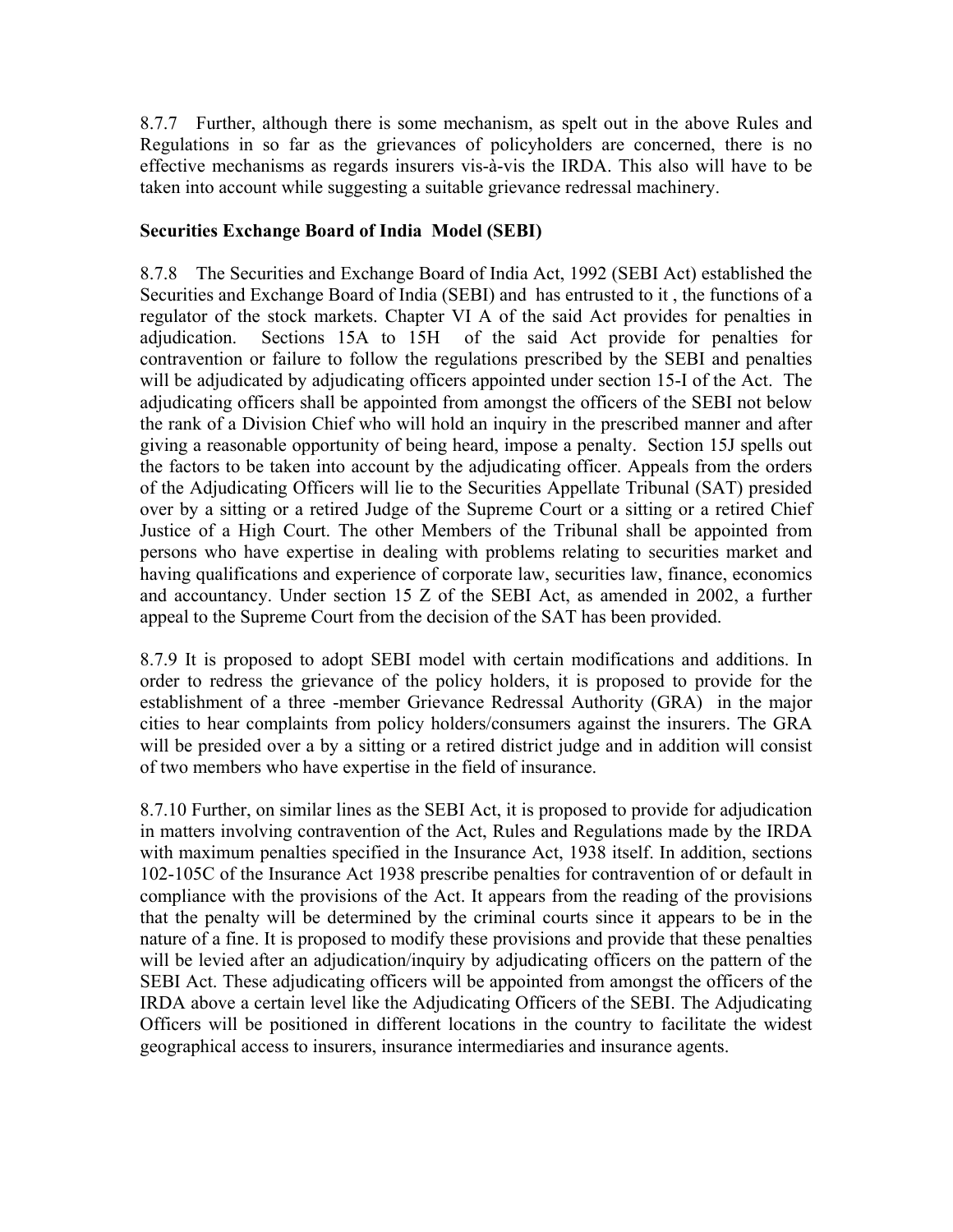8.7.11 It is also proposed to provide for the establishment of an Insurance Appellate Tribunal (IAT) to hear appeals from the orders of the adjudicating officers and also from the decisions of the GRAs. The IAT will also hear appeals from the orders of the IRDA on matters involving insurers and insurance agents including registration and grant of licences. The IAT will have a retired or sitting judge of the Supreme Court or a retried or sitting Chief Justice of a High Court as its Presiding Officer. Two other members of the IAT will be persons of integrity, ability and standing and having requisite qualifications and experience in the field of insurance. It is proposed that there should be a further appeal to the Supreme Court from the decisions of the IAT similar to section 15 Z of the SEBI Act.

## **Proposed Suggestions**

8.7.12 The tentative proposals for a full fledged grievance redressal mechanism are as under:

- (a) The present system of having Ombudsman under the 1998 Rules at the major metropolises be replaced by Grievance Redressal Authorities (GRA) constituted by appropriate amendments to the Insurance Act, 1938 itself. These would thus be statutory authorities exercising statutory functions.
- (b) The GRA could be multi-member bodies comprising one judicial member and two technical members. A certain degree of transparency should be induced in the process of selection of such members.
- (c) The GRAs should be dispersed as geographically widely as possible. For instance, that could be GRAs in each of the major cities in the country. This is necessary given the large number of policyholders at present and the prospect of this growing in the future.
- (d) The powers and jurisdiction of the GRAs would include all the powers and functions presently performed by Ombudsman under the 1998 Rules.
- (e) In addition to the above, it could be provided that all pending disputes arising under the Insurance Act, 1938 before the consumer fora would be transferred to the GRAs for disposal in accordance with the provisions of the Insurance Act, 1938. To this extent an amendment may have to be made in the Consumer Protection Act, 1986 to provide that disputes arising under the Insurance Act, 1938 will not be entertained under the Consumer Protection Act, 1986.
- (f) IRDA will appoint adjudicating officers in inquire/adjudicate violations of the Act, Rules and Regulations by insurers, insurance intermediaries and insurance agents and levy penalties as provided for in the Act.
- (g) An Insurance Appellate Tribunal (IAT) on the lines of the one under the SEBI Act should be constituted having its sitting as a principal bench in New Delhi and by circuit in the four major metropolises. The IAT will hear appeals against decisions of the GRAs and the Adjudicating Officers decision of the